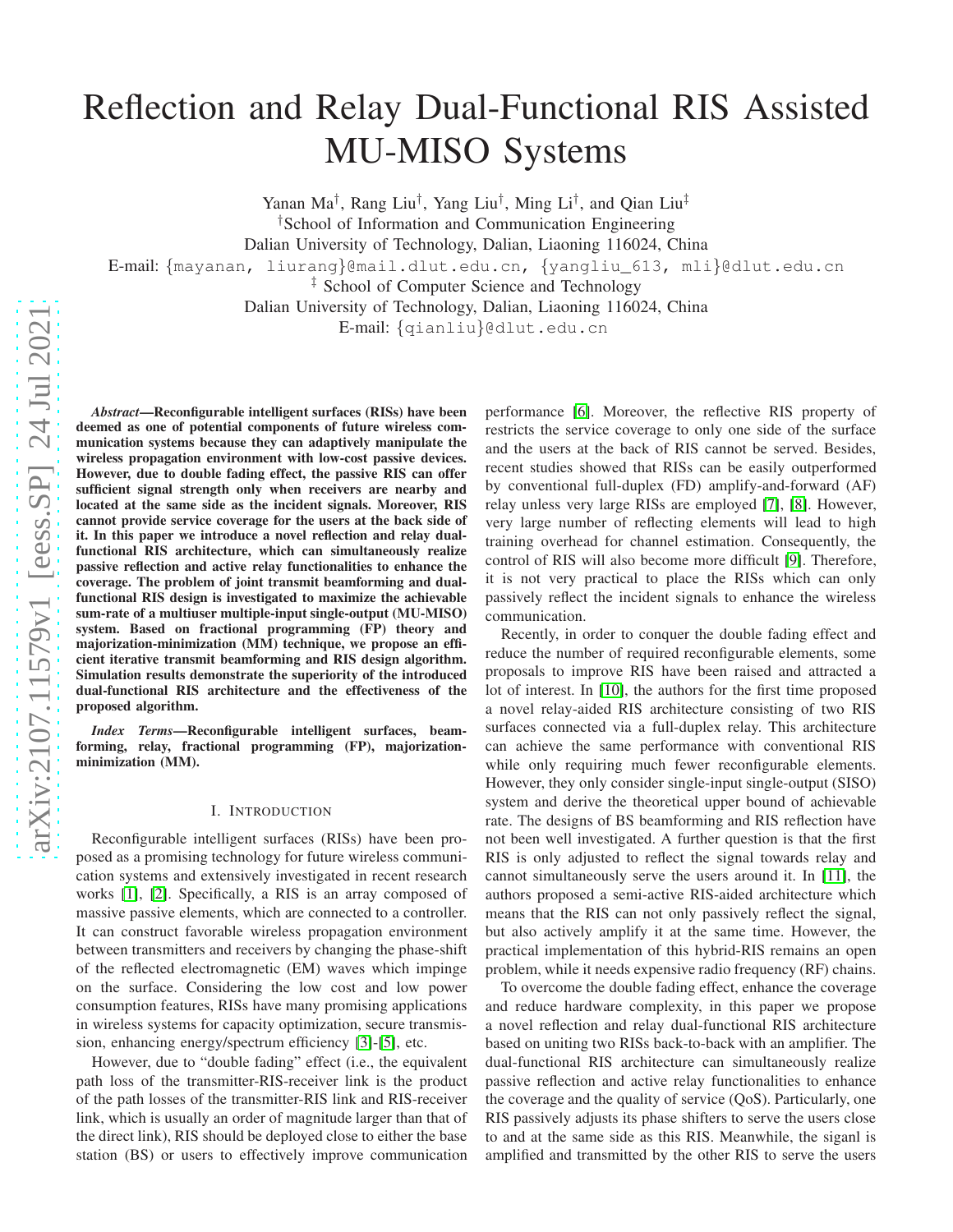<span id="page-1-0"></span>

Fig. 1. The proposed reflection and relay dual-functional RIS architecture for an MU-MISO system.

far away from BS/RIS and at the back side of RIS. Based on the proposed dual-functional RIS architecture, a sumrate maximization problem is considered for an MU-MISO system. A joint transmit beamforming and RIS reflection design algorithm is developed based on fractional programming (FP) theory and majorization-minimization (MM) technique. The convergence of the proposed algorithm is illustrated by simulation results. The performance of the proposed reflection and relay dual-functional RIS is also validated by simulations, which demonstrate the superiority of the dual-functional RIS architecture and the effectiveness of the proposed algorithm.

# II. SYSTEM MODEL

We consider a reflection and relay dual-functional RIS assisted wireless communication system as illustrated in Fig. [1.](#page-1-0) The BS equipped with  $N$  antennas communicates to  $K$ single-antenna users with the aid of a dual-functional RIS. Specifically, the dual-functional RIS we proposed is composed of two conventional passive RISs connected via an amplifier. Each conventional passive RIS comprises a large number of passive elements, each being able to reflect the incident signal with a controllable phase-shift. As shown in Fig. [1,](#page-1-0) users  $1, \ldots, K - 1$ , are located around RIS and served by the side facing them (which is labelled as RIS-1 in Fig. [1\)](#page-1-0). Meanwhile, the  $K$ -th user cannot receive sufficient strong signals from the BS or RIS-1 due to the fact that it is located in the opposite of the RIS-1 and the direct link to BS is blocked. Therefore, we propose a reflection and relay dual-functional RIS scheme to provide satisfactory QoS to all users, no matter they are located on either side of the RIS. In order to realize the relay functionality, the signal from the BS is first reflected by RIS-1 to horn antenna-1, then amplified and emitted to the second (right) side of the RIS (labeled as RIS-2), which transmits the signal towards the  $K$ -th user. Since two sides of the complex RIS are deployed against each other, we assume that there exists no link from RIS-1 to the  $K$ -th user nor from RIS-2 to the remaining  $(K - 1)$  users.

Specifically, each side of the dual-functional RIS has M passive reconfigurable elements, whose phase shifters can be adjusted by a controller. We define the reflection coefficient vector  $\phi_1 \triangleq \left[e^{j\theta_1^1}, \ldots, e^{j\theta_M^1}\right]^T$  and reflection matrix

 $\Phi_1 \triangleq \text{diag}(\phi_1)$ , with  $\theta_m^1$  denoting the phase-shift of the m-th element of RIS-1. Similarly, the notations  $\phi_2$  and  $\Phi_2$ are defined in the same way to represent the phase-shift of RIS-2. To be realistic, it is assumed that there is no line-ofsight (LoS) link between the transmitter and the users, due to, for example, the blockage of buildings. Since the  $k$ -th user,  $k = 1, \dots, K - 1$ , is solely served by the reflective RIS-1, the received signal at these reflective users can be modeled as

$$
y_k = \mathbf{h}_k^H \mathbf{\Phi}_1 \mathbf{G} \sum_{i=1}^K \mathbf{w}_i s_i + n_k, \quad k = 1, ..., K - 1,
$$
 (1)

where  $s_i \in \mathbb{C}, i = 1, ..., K$  is transmit symbol,  $\mathbb{E}\{|s_i|^2\} = 1$ ,  $\mathbf{w}_i \in \mathbb{C}^N$  is the beamformer at the BS for the *i*-th user,  $G \in \mathbb{C}^{M \times N}$  and  $h_k \in \mathbb{C}^M$  denote the channels from BS to RIS-1, from RIS-1 to user-k, respectively, and  $n_k \sim$  $CN(0, \sigma_k^2)$  denotes the complex additive white Gaussian noise with variance  $\sigma_k^2$  at user-k. We assume that the channel state information (CSI) of all channels involved is perfectly known. The practical CSI acquisition techniques can be found in [\[9\]](#page-5-7), [\[12\]](#page-5-10). Thus, the signal-to-interference-plus-noise ratio (SINR) of the  $k$ -th reflective user can be expressed as

$$
\text{SINR}_k = \frac{|\mathbf{h}_k^H \mathbf{\Phi}_1 \mathbf{G} \mathbf{w}_k|^2}{\sum_{i \neq k}^K |\mathbf{h}_k^H \mathbf{\Phi}_1 \mathbf{G} \mathbf{w}_i|^2 + \sigma_k^2}, k = 1, \dots, K - 1.
$$
\n(2)

Similarly, the received signal at the input of amplifier via the horn antenna-1 can be written as

$$
y_{\rm r} = \mathbf{g}_{\rm t}^H \mathbf{\Phi}_1 \mathbf{G} \sum_{i=1}^K \mathbf{w}_i s_i + n_0,
$$
 (3)

where  $n_0 \sim \mathcal{CN}\left(0, \sigma_0^2\right)$  denotes the thermal noise with variance  $\sigma_0^2$ ,  $\mathbf{g}_t \in \mathbb{C}^M$  denotes the channel from RIS-1 to horn antenna-1. Then, the signal  $y_r$  is amplified and transmitted by RIS-2 towards the  $K$ -th user. The received signal at the  $K$ -th user can be written as

$$
y_K = \sqrt{\beta} \mathbf{h}_K^H \mathbf{\Phi}_2 \mathbf{g}_r \left( \mathbf{g}_t^H \mathbf{\Phi}_1 \mathbf{G} \sum_{i=1}^K \mathbf{w}_i s_i + n_0 \right) + n_K
$$
  

$$
= \sqrt{\beta} \mathbf{h}_K^H \mathbf{\Phi}_2 \mathbf{g}_r \mathbf{g}_t^H \mathbf{\Phi}_1 \mathbf{G} \sum_{i=1}^K \mathbf{w}_i s_i
$$
  

$$
+ \sqrt{\beta} \mathbf{h}_K^H \mathbf{\Phi}_2 \mathbf{g}_r n_0 + n_K,
$$
 (4)

where  $\mathbf{g}_{r} \in \mathbb{C}^{M}$  denotes the channel from horn antenna-2 to RIS-2 and  $\beta$  denotes the amplification gain which is assumed to be a constant. Considering that the RISs and the horn antennas are deployed very closely, we use near-field propagation model to describe channels  $g_t$  and  $g_r$  [\[13\]](#page-5-11)-[\[14\]](#page-5-12), whose details are omitted due to space limitations. Thus, the SINR of the  $K$ -th user can be expressed as

$$
\text{SINR}_K = \frac{\beta |\mathbf{h}_K^H \mathbf{\Phi}_2 \mathbf{g}_r \mathbf{g}_t^H \mathbf{\Phi}_1 \mathbf{G} \mathbf{w}_K|^2}{\beta \sum_{i \neq K}^K |\mathbf{h}_K^H \mathbf{\Phi}_2 \mathbf{g}_r \mathbf{g}_t^H \mathbf{\Phi}_1 \mathbf{G} \mathbf{w}_i|^2 + \xi^2}, \quad (5)
$$

where  $\xi^2 \triangleq \beta \sigma_0^2 |\mathbf{h}_K^H \mathbf{\Phi}_2 \mathbf{g}_r|^2 + \sigma_K^2$  denotes the power of the received noise at the K-th user.

This paper aims at maximizing the sum-rate of the MU-MISO downlink system by jointly designing the transmit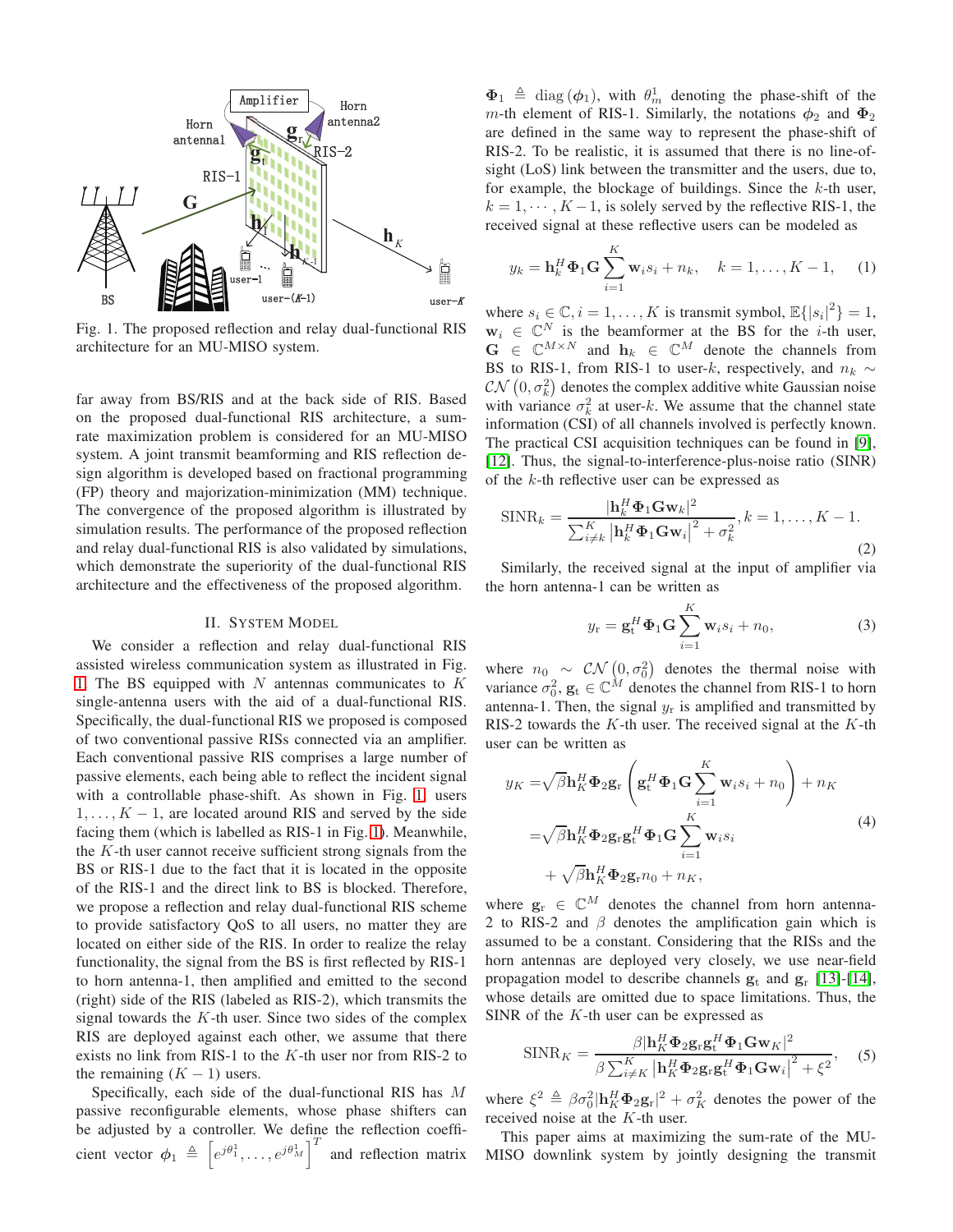<span id="page-2-5"></span>
$$
g_{R}(\Phi_{1}, \Phi_{2}, \mathbf{w}_{k}, \gamma, \tau) = \sum_{k=1}^{K} \log_{2} (1 + \gamma_{k}) - \sum_{k=1}^{K} \gamma_{k} + \sum_{k=1}^{K-1} \left( 2\sqrt{1 + \gamma_{k}} \Re \left\{ \tau_{k}^{*} \mathbf{h}_{k}^{H} \Phi_{1} \mathbf{G} \mathbf{w}_{k} \right\} - |\tau_{k}|^{2} \sum_{i=1}^{K} |\mathbf{h}_{k}^{H} \Phi_{1} \mathbf{G} \mathbf{w}_{i}|^{2} - |\tau_{k}|^{2} \sigma_{k}^{2} \right) + 2\sqrt{\beta (1 + \gamma_{K})} \Re \left\{ \tau_{K}^{*} \mathbf{h}_{K}^{H} \Phi_{2} \mathbf{g}_{r} \mathbf{g}_{t}^{H} \Phi_{1} \mathbf{G} \mathbf{w}_{K} \right\} - |\tau_{K}|^{2} \beta \sum_{i=1}^{K} |\mathbf{h}_{K}^{H} \Phi_{2} \mathbf{g}_{r} \mathbf{g}_{t}^{H} \Phi_{1} \mathbf{G} \mathbf{w}_{i}|^{2} - |\tau_{K}|^{2} \xi^{2}
$$
(6)

beamformers  $w_k$ ,  $\forall k$ , at the BS and the reflection matrices  $\Phi_1, \Phi_2$  of the dual-functional RIS, subject to the following constraints: i) Transmit power is less than the power budget  $P_{\text{T}}$  at the BS, i.e.,  $\sum_{k=1}^{K} ||\mathbf{w}_k||^2 \leq P_{\text{T}}$ ; ii) Constant amplitude of reflection coefficients, i.e.  $|\phi_1(m)| = 1$ ,  $|\phi_2(m)| = 1$ ,  $\forall m$ . Therefore, the corresponding optimization problem can be formulated as

<span id="page-2-0"></span>
$$
(P1) \max_{\Phi_1, \Phi_2, w_k} \sum_{k=1}^{K} \log_2 (1 + \text{SINR}_k)
$$
 (7a)

s.t. 
$$
\sum_{k=1}^{K} ||\mathbf{w}_k||^2 \le P_{\mathrm{T}},
$$
 (7b)

$$
|\phi_1(m)| = 1, \ |\phi_2(m)| = 1, \ \forall m. \tag{7c}
$$

Obviously, the optimization problem [\(7\)](#page-2-0) is non-convex and difficult to solve due to the unit-modulus constraints and the coupling between variables. To tackle the difficulties in [\(7\)](#page-2-0), in the following we propose an iterative beamforming and reflection design algorithm based on fractional programming (FP) theory.

# III. JOINT BEAMFORMING AND REFLECTION DESIGN

In this section, we first equivalently transform the original problem into a more tractable form based on the theory of FP. With the transformed objective function, BS beamforming and RIS reflection matrices are designed iteratively.

#### *A. FP-Based Transformation of Objective Function*

The objective in [\(7\)](#page-2-0) is a typical function of multiple fractional parameters, which is usually difficult to solve. Motivated by [\[15\]](#page-5-13), [\[16\]](#page-5-14) which use FP to solve this multiple-ratio problem, we attempt to equivalently transform the original problem into a more tractable form by extracting the ratio terms  $SINR<sub>k</sub>$ ,  $k = 1, \ldots, K$ , from the logarithmic function. Based on Lagrangian dual transform [\[15\]](#page-5-13), the optimization problem [\(7\)](#page-2-0) is equivalent to

<span id="page-2-3"></span>
$$
\begin{array}{c}\n\text{(P2)}\max_{\mathbf{\Phi}_1,\mathbf{\Phi}_2,\mathbf{w}_k,\gamma} f_{\mathcal{R}}(\mathbf{\Phi}_1,\mathbf{\Phi}_2,\mathbf{w}_k,\gamma) \\
\text{s.t.} \quad (7b), (7c),\n\end{array} \tag{8}
$$

where the objective function in [\(8\)](#page-2-3) is

$$
f_{\rm R}(\Phi_1, \Phi_2, \mathbf{w}_k, \gamma) = \sum_{k=1}^K \log_2 (1 + \gamma_k) - \sum_{k=1}^K \gamma_k
$$
  
+ 
$$
\sum_{k=1}^{K-1} \frac{(1 + \gamma_k) |\mathbf{h}_k^H \Phi_1 \mathbf{G} \mathbf{w}_k|^2}{\sum_{i=1}^K |\mathbf{h}_k^H \Phi_1 \mathbf{G} \mathbf{w}_i|^2 + \sigma_k^2} \qquad (9)
$$
  
+ 
$$
\frac{\beta (1 + \gamma_K) |\mathbf{h}_K^H \Phi_2 \mathbf{g}_r \mathbf{g}_t^H \Phi_1 \mathbf{G} \mathbf{w}_K|^2}{\beta \sum_{i=1}^K |\mathbf{h}_K^H \Phi_2 \mathbf{g}_r \mathbf{g}_t^H \Phi_1 \mathbf{G} \mathbf{w}_i|^2 + \xi^2},
$$

and  $\gamma \triangleq [\gamma_1, \ldots, \gamma_K]^T$  is auxiliary variable vector. Unfortunately, optimization problem [\(8\)](#page-2-3) is still intractable due to the complicated form of the sum of  $K$  fractional terms. Next, we apply quadratic transform [\[16\]](#page-5-14) on the fractional term to transform it into a solvable formula by introducing another auxiliary variable vector  $\boldsymbol{\tau} \triangleq [\tau_1, \dots, \tau_K]^T$ . Then the optimization problem [\(8\)](#page-2-3) can be transformed into

<span id="page-2-4"></span>
$$
\begin{array}{ll}\n\text{(P3)} & \max_{\mathbf{\Phi}_1, \mathbf{\Phi}_2, \mathbf{w}_k, \gamma, \tau} g_{\text{R}}(\mathbf{\Phi}_1, \mathbf{\Phi}_2, \mathbf{w}_k, \gamma, \tau) \\
\text{s.t.} & (7b), (7c),\n\end{array} \tag{10}
$$

<span id="page-2-1"></span>where the objective function [\(10\)](#page-2-4) is formulated as [\(6\)](#page-2-5) presented at the top of this page.

<span id="page-2-2"></span>To attack the above problem, we adopt the block coordinate ascent (BCA) methodology to alternatively update each block of variables while keep others being fixed. The sub-problems of updating of each block will be specified in detail in the following.

#### *B. Update Auxiliary Variable Vectors*

1) Update  $\gamma$ 

When  $\Phi_1, \Phi_2, w_k$  and  $\tau$  are held fixed, by solving  $\frac{\partial g_R}{\partial \gamma_k} = 0$ for [\(10\)](#page-2-4), the optimal  $\gamma_k^*$  can be found in closed form as

<span id="page-2-8"></span>
$$
\gamma_k^* = \begin{cases}\n\frac{|\mathbf{h}_k^H \boldsymbol{\Phi}_1 \mathbf{G} \mathbf{w}_k|^2}{\sum_{i \neq k}^K |\mathbf{h}_k^H \boldsymbol{\Phi}_1 \mathbf{G} \mathbf{w}_i|^2 + \sigma_k^2}, k = 1, \dots, K - 1, \\
\frac{\beta |\mathbf{h}_k^H \boldsymbol{\Phi}_2 \mathbf{g}_r \mathbf{g}_t^H \boldsymbol{\Phi}_1 \mathbf{G} \mathbf{w}_k|^2}{\beta \sum_{i \neq k}^K |\mathbf{h}_k^H \boldsymbol{\Phi}_2 \mathbf{g}_r \mathbf{g}_t^H \boldsymbol{\Phi}_1 \mathbf{G} \mathbf{w}_i|^2 + \xi^2}, k = K.\n\end{cases}
$$
\n(11)

2) Update  $\tau$ 

Similarly, given  $\Phi_1, \Phi_2, w_k$  and  $\gamma$ , by solving  $\frac{\partial g_R}{\partial \tau_k} = 0$  for [\(10\)](#page-2-4), the auxiliary variable  $\tau_k^*$  has the following optimal value

<span id="page-2-9"></span>
$$
\tau_{k}^{\star} = \begin{cases}\n\frac{\sqrt{1 + \gamma_{k}} \mathbf{h}_{k}^{H} \mathbf{\Phi}_{1} \mathbf{G} \mathbf{w}_{k}}{\sum_{i=1}^{K} \left| \mathbf{h}_{k}^{H} \mathbf{\Phi}_{1} \mathbf{G} \mathbf{w}_{i} \right|^{2} + \sigma_{k}^{2}}, k = 1, \dots, K - 1, \\
\frac{\sqrt{\beta} \left( 1 + \gamma_{k} \right) \mathbf{h}_{k}^{H} \mathbf{\Phi}_{2} \mathbf{g}_{r} \mathbf{g}_{t}^{H} \mathbf{\Phi}_{1} \mathbf{G} \mathbf{w}_{k}}{\beta \sum_{i=1}^{K} \left| \mathbf{h}_{k}^{H} \mathbf{\Phi}_{2} \mathbf{g}_{r} \mathbf{g}_{t}^{H} \mathbf{\Phi}_{1} \mathbf{G} \mathbf{w}_{i} \right|^{2} + \xi^{2}}, \quad k = K.\n\end{cases}
$$
\n(12)

# *C. Update BS Beamforming*

With other variables being fixed, the update of beamforming  $w_k$  reduces to solving the following problem

$$
\text{(P4) } \max_{\mathbf{w}_k} \ g_{\text{R}}(\mathbf{\Phi}_1, \mathbf{\Phi}_2, \mathbf{w}_k, \gamma, \tau) \tag{13a}
$$

<span id="page-2-7"></span><span id="page-2-6"></span>s.t. 
$$
\sum_{k=1}^{K} ||\mathbf{w}_k||^2 \le P_{\mathrm{T}},
$$
 (13b)

which is a convex problem. Fortunately, the optimal solution of problem [\(13\)](#page-2-6) can be obtained in an analytic form via checking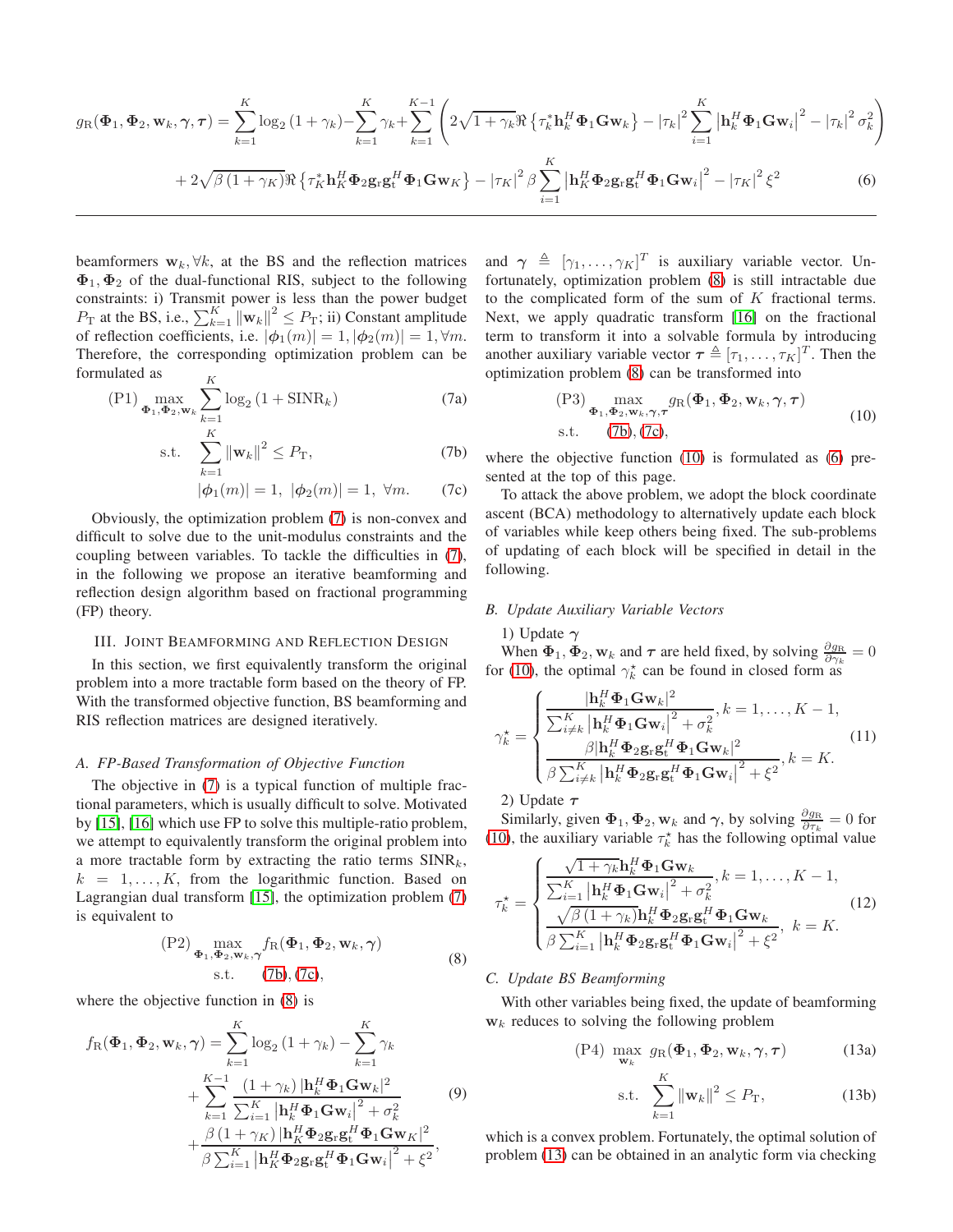its optimality conditions. By introducing a multiplier  $\mu$  for the power constraint in [\(13b\)](#page-2-7), we can form a Lagrangian function as

$$
\mathcal{L} = g_{\rm R}(\boldsymbol{\Phi}_1, \boldsymbol{\Phi}_2, \mathbf{w}_k, \boldsymbol{\gamma}, \boldsymbol{\tau}) + \mu \left( P_{\rm T} - \sum_{k=1}^K \|\mathbf{w}_k\|^2 \right). \quad (14)
$$

Then, the optimal solution of BS beamforming  $w_k$  can be determined by setting the partial derivative of  $\mathcal L$  with respect to  $w_k$  and  $\mu$  to zero, i.e.

$$
\begin{cases}\n\frac{\partial \mathcal{L}}{\partial \mathbf{w}_k} = 0, & \forall k, \\
\frac{\partial \mathcal{L}}{\partial \mu} = 0,\n\end{cases}
$$
\n(15)

which yields the optimal BS beamforming as

<span id="page-3-4"></span>
$$
\mathbf{w}_{k}^{\star} = (\mathbf{A} + \mu^{\star} \mathbf{I})^{-1} \sqrt{1 + \gamma_{k}} \widetilde{\mathbf{h}}_{k}, \quad \forall k,
$$
 (16)

with

$$
\widetilde{\mathbf{h}}_k^H \triangleq \begin{cases}\n\tau_k^* \mathbf{h}_k^H \boldsymbol{\Phi}_1 \mathbf{G}, \quad k = 1, \dots, K - 1, \\
\sqrt{\beta} \tau_k^* \mathbf{h}_k^H \boldsymbol{\Phi}_2 \mathbf{g}_r \mathbf{g}_t^H \boldsymbol{\Phi}_1 \mathbf{G}, k = K,\n\end{cases} \tag{17}
$$

$$
\mathbf{A} \triangleq \sum_{k=1}^{K} \widetilde{\mathbf{h}}_{k} \widetilde{\mathbf{h}}_{k}^{H}, \qquad (18)
$$

where the optimal multiplier  $\mu^*$  can be easily obtained by a bisection search.

# *D. Update RIS Reflection*

Given  $\gamma$ ,  $\tau$  and BS beamforming  $w_k$ ,  $\forall k$ , the sub-problem with respect to the RIS reflection matrices  $\Phi_1$  and  $\Phi_2$  can be presented as:

$$
(P5) \quad \max_{\mathbf{\Phi}_1, \mathbf{\Phi}_2} \quad g_R(\mathbf{\Phi}_1, \mathbf{\Phi}_2, \mathbf{w}_k, \gamma, \tau) \tag{19a}
$$

<span id="page-3-0"></span>s.t. 
$$
|\phi_1(m)| = 1, |\phi_2(m)| = 1, \forall m.
$$
 (19b)

Considering that  $\Phi_1$  and  $\Phi_2$  are coupled and jointly yield a nonconvex objective, we turn to separately optimize either of them with the other being fixed. When  $\Phi_2$  is given, by defining

$$
\mathbf{r}_{k,i}^{H} \triangleq \begin{cases} \tau_{k}^{*} \mathbf{h}_{k}^{H} \text{diag}(\mathbf{G} \mathbf{w}_{i}), \ k = 1, \dots, K - 1, \ \forall i, \\ \sqrt{\beta} \tau_{k}^{*} \mathbf{h}_{k}^{H} \boldsymbol{\Phi}_{2} \mathbf{g}_{r} \mathbf{g}_{t}^{H} \text{diag}(\mathbf{G} \mathbf{w}_{i}), k = K, \forall i, \end{cases} \tag{20}
$$

$$
\widetilde{\mathbf{R}} \triangleq \sum_{k=1}^{K} \sum_{i=1}^{K} \mathbf{r}_{k,i} \mathbf{r}_{k,i}^{H},
$$
\n(21)

<span id="page-3-1"></span>
$$
\mathbf{d} \triangleq \sum_{k=1}^{K} \sqrt{(1 + \gamma_k)} \mathbf{r}_{k,k},
$$
 (22)

and removing constants, the optimization of  $\Phi_1$  [\(19\)](#page-3-0) is equivalent to solving the following problem

$$
(P6)\min_{\phi_1} - \sum_{k=1}^K \left( 2\sqrt{1+\gamma_k} \Re\left\{ \mathbf{r}_{k,k}^H \phi_1 \right\} - \sum_{i=1}^K \left| \mathbf{r}_{k,i}^H \phi_1 \right|^2 \right)
$$

$$
= \phi_1^H \widetilde{\mathbf{R}} \phi_1 - 2\Re\left\{ \phi_1^H \mathbf{d} \right\}
$$
(23a)  
s.t.  $|\phi_1(m)| = 1, m = 1, \cdots, M.$  (23b)

Problem [\(23\)](#page-3-1) is still difficult to solve due to the constant modulus constraint. To effectively solve this problem, we adopt the majorization-minimization (MM) algorithm to perform the updating more easily. The central idea of MM framework is to sequentially surrogate the original objective function with a tightly upper-bounded approximation, which is designed to render the transformed problem more tractable [\[17\]](#page-5-15). Given the update value  $\phi_1^t$  in the previous iteration, we propose to majorize the objective function of problem [\(23\)](#page-3-1) via executing its second-order Taylor expansion at the point of  $\phi_1^t$  followed by replacing the associated quadratic term with an upper bound. Specifically, the quadratic term in [\(23\)](#page-3-1) is majorized by

$$
\phi_1^H \widetilde{\mathbf{R}} \phi_1 \leq \phi_1^H \Lambda \phi_1 - 2 \Re \left\{ \phi_1^H (\Lambda - \widetilde{\mathbf{R}}) \phi_1^t \right\} + \left( \phi_1^t \right)^H (\Lambda - \widetilde{\mathbf{R}}) \phi_1^t, \tag{24}
$$

where  $\Lambda \triangleq \lambda_{\text{max}} I_M$  and  $\lambda_{\text{max}}$  is the maximum eigenvalue of  $\widetilde{\mathbf{R}}$ . Then, the subproblem to be solved at the  $(t+1)$ -th iteration is given by

<span id="page-3-2"></span>
$$
\min_{\phi_1} \quad \phi_1^H \Lambda \phi_1 - 2 \Re \left\{ \phi_1^H (\Lambda - \widetilde{\mathbf{R}}) \phi_1^t \right\} \tag{25a}
$$

$$
+\left(\phi_1^t\right)^{\text{H}}\left(\mathbf{\Lambda}-\widetilde{\mathbf{R}}\right)\phi_1^t-2\Re\left\{\phi_1^H\mathbf{d}\right\}\tag{25b}
$$

s.t. 
$$
|\phi_1(m)| = 1, m = 1, \cdots, M.
$$
 (25c)

Since  $\phi_1^H \phi_1 = M$ , we have  $\phi_1^H \Lambda \phi_1 = M \lambda_{\text{max}}$ , which is a constant. By removing the constants, problem [\(25\)](#page-3-2) can be rewritten as follows

<span id="page-3-3"></span>
$$
\max_{\phi_1} 2\Re\left\{\phi_1^H \mathbf{p}^t\right\} \tag{26a}
$$

s.t. 
$$
|\phi_1(m)| = 1, m = 1, \cdots, M,
$$
 (26b)

where  $\mathbf{p}^t \triangleq (\lambda_{\text{max}}\mathbf{I}_M - \widetilde{\mathbf{R}})\boldsymbol{\phi}_1^t + \mathbf{d}$ . Thus, the optimal solution of problem [\(26\)](#page-3-3) is given by

<span id="page-3-5"></span>
$$
\phi_1^{t+1} = e^{j \arg(\mathbf{p}^t)}.
$$
\n(27)

If low-resolution phase shifters are employed to realize the RIS, the corresponding reflection coefficient can be obtained using a simple quantization operation, i.e.

<span id="page-3-6"></span>
$$
\widetilde{\phi}_1^{t+1} = \exp\left\{j\left\langle \frac{\arg\left(\mathbf{p}^t\right)}{\Delta} \right\rangle \times \Delta\right\},\tag{28}
$$

where  $\langle \cdot \rangle$  denotes the rounding operation, and  $\Delta \triangleq 2\pi/2^b$  is the angle resolution controlled by  $b$  bits.

After obtaining  $\phi_1$ , we can similarly solve  $\phi_2$  by just repeating the same procedure. Specifically, by defining

$$
\mathbf{v}_{K,k}^{H} \triangleq \sqrt{\beta} \tau_K^* \mathbf{h}_K^H \text{diag}\left(\mathbf{g}_r \mathbf{g}_t^H \mathbf{\Phi}_1 \mathbf{G} \mathbf{w}_k\right), \forall k,
$$
 (29)

$$
\widetilde{\mathbf{V}} \triangleq \sum_{k=1}^{K} \mathbf{v}_{K,k} \mathbf{v}_{K,k}^{H}, \tag{30}
$$

<span id="page-3-7"></span>
$$
\mathbf{b} \triangleq \sqrt{(1+\gamma_K)} \mathbf{v}_{K,K},\tag{31}
$$

and removing the other constant terms unrelated to  $\phi_2$ , problem [\(19\)](#page-3-0) can be rearranged as

$$
\begin{aligned} \text{(P7)} \min_{\phi_2} -2\sqrt{(1+\gamma_K)} \Re\left\{\mathbf{v}_{K,K}^H \phi_2\right\} + \sum_{i=1}^K \left|\mathbf{v}_{K,i}^H \phi_2\right|^2\\ = \phi_2^H \widetilde{\mathbf{V}} \phi_2 - 2 \Re\left\{\phi_2^H \mathbf{b}\right\} \end{aligned} \tag{32a}
$$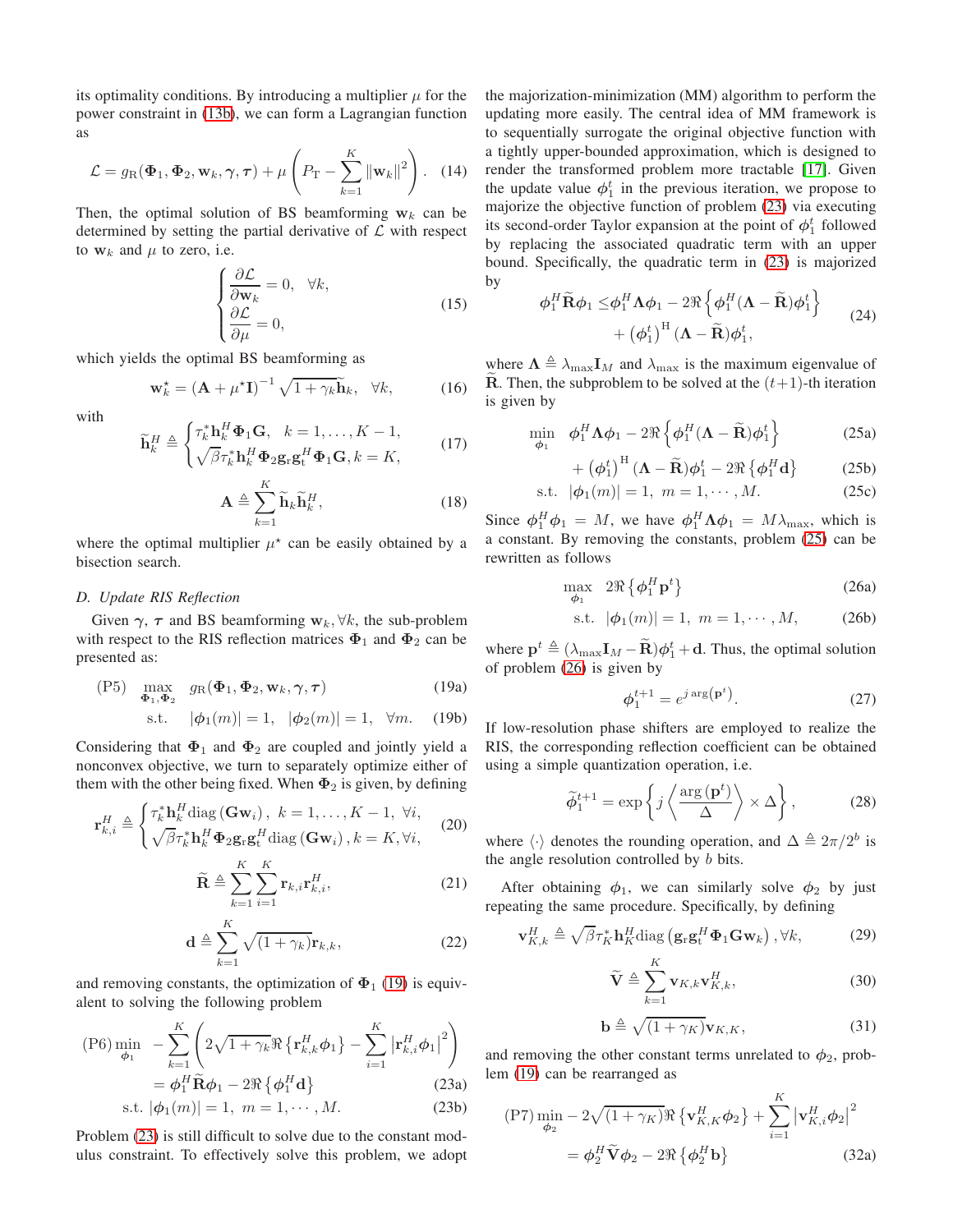## <span id="page-4-2"></span>Algorithm 1 Joint Beamforming and RIS Reflection Design

**Input:**  $h_k, \forall k$ , G,  $g_r, g_t, b, \sigma^2, \sigma_0^2, \beta, P_T, T_{max}$ . Output:  $\mathbf{w}_k^*, \forall k, \Phi_1^*, \Phi_2^*.$ 1: Initialize  $\mathbf{w}_k, \forall k, \Phi_1, \Phi_2$ . 2: Repeat 3: Update  $\gamma^*$  by [\(11\)](#page-2-8). 4: Update  $\tau^*$  by [\(12\)](#page-2-9). 5: Update each beamforming vector  $w_k^*$ ,  $\forall k$ , by solving [\(16\)](#page-3-4). 6: Set  $t = 1$ . 7: while  $t < T_{max}$  & no convergence of  $\Phi_1$  do 8: Update  $\phi_1^{t+1}$  by [\(27\)](#page-3-5)/[\(28\)](#page-3-6). 9:  $t := t + 1$ . 10: end while 11: Set  $t = 1$ . 12: while  $t < T_{max}$  & no convergence of  $\Phi_2$  do 13: Update  $\phi_2^{t+1}$  by [\(33\)](#page-4-0)/[\(34\)](#page-4-1). 14:  $t := t + 1.$ 15: end while 16: Until convergence 17: Return  $\mathbf{w}_k^*, \forall k, \Phi_1^*, \Phi_2^*.$ 

s.t. 
$$
|\phi_2(m)| = 1, m = 1, \cdots, M.
$$
 (32b)

Following the identical argument as before, the optimal solution of problem [\(32\)](#page-3-7) is given by

<span id="page-4-0"></span>
$$
\phi_2^{t+1} = e^{j \arg(\mathbf{q}^t)}.
$$
\n(33)

where  $\mathbf{q}^t \triangleq (\zeta_{\text{max}}\mathbf{I}_M - \tilde{\mathbf{V}})\boldsymbol{\phi}_2^t + \mathbf{b}$  and  $\zeta_{\text{max}}$  is the maximum eigenvalue of V.

If low-resolution phase shifters are employed, the corresponding reflection coefficient can be obtained using the quantization operation, i.e.

<span id="page-4-1"></span>
$$
\widetilde{\phi}_2^{t+1} = \exp\left\{j\left\langle \frac{\arg\left(\mathbf{q}^t\right)}{\Delta} \right\rangle \times \Delta\right\}.
$$
 (34)

Now, the complete procedure of finding the optimal auxiliary vectors  $\gamma^*$  and  $\tau^*$ , the BS beamforming  $w_k^*$ , and RIS reflection matrices  $\Phi_1^{\star}, \Phi_2^{\star}$  is straightforward. With appropriate initialization, we iteratively update  $\gamma$ ,  $\tau$ ,  $\mathbf{w}_k$  and  $\mathbf{\Phi}_1$ ,  $\mathbf{\Phi}_2$  until convergence. For clarity, the proposed FP-based BS beamforming and RIS reflection design algorithm is summarized in Algorithm [1.](#page-4-2)

## IV. SIMULATION RESULTS

In this section, we provide simulation results to demonstrate the advantages of the proposed dual-functional RIS architecture and illustrate the effectiveness of our proposed algorithm. The noise power at all receivers is  $\sigma_k^2 = -80d$ Bm and the thermal noise power introduced by the amplifier is  $\sigma_0^2 = -70$ dBm [\[1\]](#page-5-0). The path-loss is modeled as  $PL(d) = C_0 (d_0/d)^{\kappa}$ , where  $C_0 = -30$ dB,  $d_0 = 1$ m, d is the link distance, and  $\kappa$  is the path-loss exponent. The BS-IRS channel is assumed to follow a small-scale Rician fading model with a Rician factor of 3dB and a path-loss exponent of 2.5, while the other channels only have non-line-of-sight (NLoS) components and a pathloss exponent of 3. The channel  $g_t$  from RIS-1 to horn antenna and the channel  $g_r$  from horn antenna to RIS-2 adopt near-field model [\[13\]](#page-5-11), [\[14\]](#page-5-12). The BS is equipped with  $N = 6$  antennas and serves  $K = 4$  users. The RIS is 50m away from the BS,

<span id="page-4-3"></span>

Fig. 2. Sum-rate versus the number of iterations ( $P_T = 40$ dBm,  $M = 64$ ).

<span id="page-4-4"></span>

Fig. 3. Sum-rate versus the transmit power  $P_T$  ( $M = 64$ ,  $\beta$ =30dB).

while the three users  $(k = 1, 2, 3)$  are 2m away from the dualfunctional RIS and the fourth user  $(k = 4)$  is 20m away from the RIS.

We start with presenting the convergence of the proposed joint BS beamforming and RIS reflection design by plotting the sum-rate versus the number of iterations in Fig. [2.](#page-4-3) Simulation result illustrates that the proposed algorithm can converge within 15 iterations when using continuous ( $b = \infty$ ) phase shifters to realize the RIS. For the case of employing low-resolution ( $b = 1, 2, 3$  bit) phase shifters, the proposed algorithm will converge faster within 10 iterations.

Next, Fig. [3](#page-4-4) shows the achievable sum-rate versus transmit power  $P_T$  for the case that RIS uses continuous and  $b =$ 1, 2, 3-bit resolution phase shifters. It can be observed that the proposed dual-functional RIS architecture can achieve satisfactory performance. For comparison, we also include the case that only one passive RIS (w/ P-RIS) is deployed as the benchmark. We can notice that the proposed dualfunctional RIS can substantially enhance the communication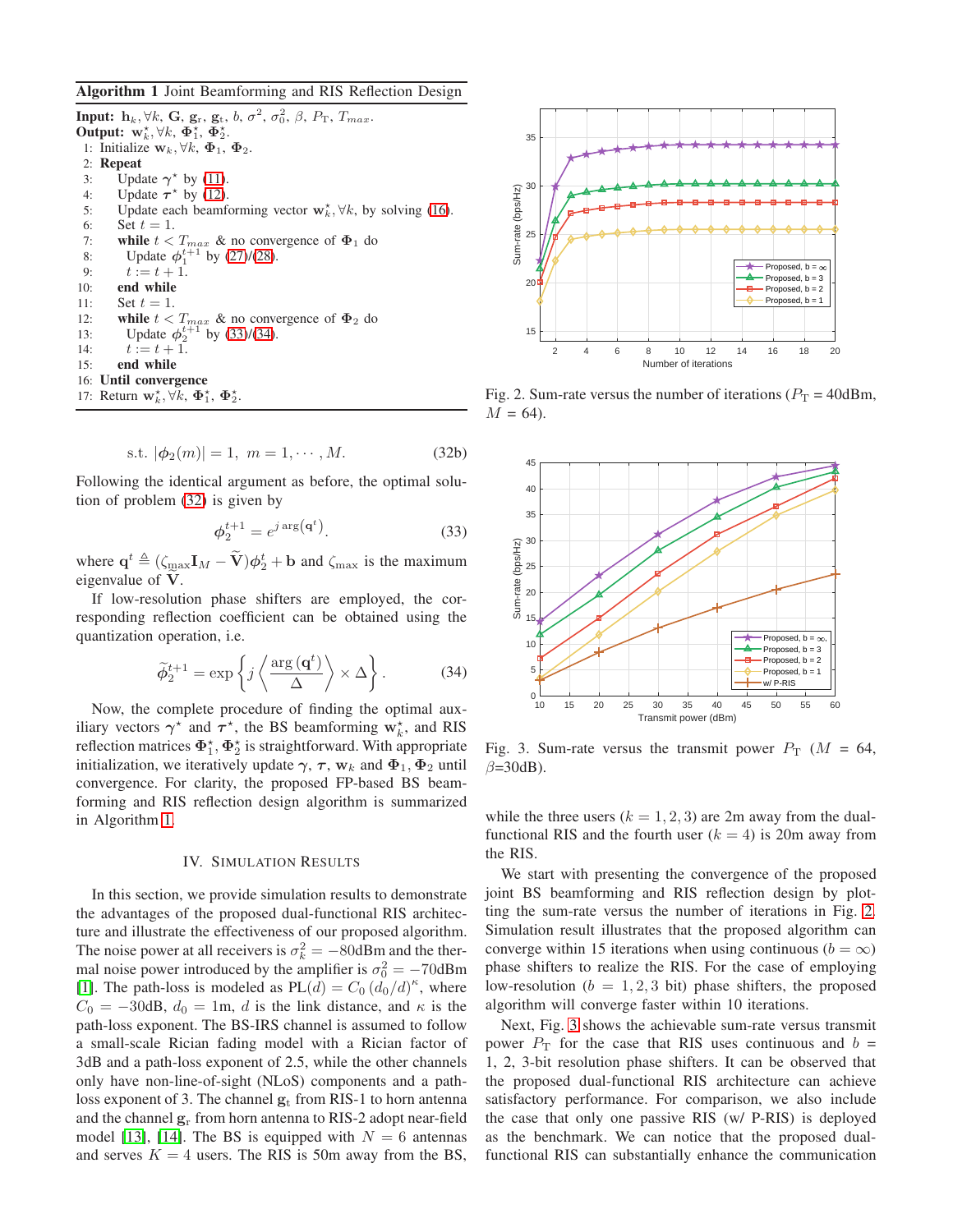<span id="page-5-16"></span>

Fig. 4. Sum-rate versus the transmit power  $P_T$  for different amplifier gain  $\beta$  ( $M = 64$ ,  $b = \infty$ ).

quality compared with the case that the conventional passive RIS is deployed, which indicates the effectiveness of deploying dual-functional RIS.

Fig. [4](#page-5-16) shows the sum-rate with the proposed dual-functional RIS architecture under different realistic values for the amplification gain  $\beta$ . It is noted that the dual-functional RIS with a reasonable amplification gain can result in better performance compared with only one passive RIS. When the amplification gain  $\beta$  is 40dB, only 30dBm transmit power is need to achieve the same performance, for example, sum-rate is around 35 bps/Hz, while 50dBm transmit power is need as amplification gain  $\beta$  is 10dB.

In Fig. [5,](#page-5-17) the sum-rate versus the numbers of RIS elements M is plotted. The same conclusion can be drawn that the proposed architecture can always achieve satisfactory performance, which illustrates the advantages of employing the dualfunctional RIS in wireless communication systems. As we can see, only 36 elements with RIS adopting 1-bit resolution phase shifters in proposed dual-functional RIS are needed to achieve the same performance as 256 elements are needed when conventional passive RIS is implemented.

## V. CONCLUSIONS

In this paper, we introduced a novel reflection and relay dual-functional RIS architecture to overcome the double fading effect and enhance the coverage of downlink MU-MISO system. Aiming at maximizing the achievable sum-rate, an iterative algorithm based on FP and MM was proposed to design the transmit beamforming and RIS reflection. Simulation results demonstrated the superiority of the introduced dual-functional RIS architecture and the effectiveness of the proposed algorithm.

#### **REFERENCES**

- <span id="page-5-0"></span>[1] Q. Wu and R. Zhang, "Towards smart and reconfigurable environment: Intelligent reflecting surface aided wireless network," *IEEE Commun. Mag.*, vol. 58, no. 1, pp. 106-112, Jan. 2020.
- <span id="page-5-1"></span>[2] E. Basar, M. D. Renzo, J. D. Rosny, M. Debbah, M. Alouini, and R. Zhang, "Wireless communications through reconfigurable intelligent surfaces," *IEEE Access*, vol. 7, pp. 116753-116773, Sep. 2019.

<span id="page-5-17"></span>

Fig. 5. Sum-rate versus the number of RIS elements  $M(P_T)$  $= 40$ dBm,  $\beta = 30$ dB).

- <span id="page-5-2"></span>[3] S. Hu, F. Rusek, and O. Edfors, "Beyond massive MIMO: The potential of positioning with large intelligent surfaces," *IEEE Trans. Signal Process*., vol. 66, no. 7, pp. 1761-1774, Apr. 2018.
- [4] M. D. Renzo, *et al.*, "Smart radio environments empowered by reconfigurable AI meta-surfaces: An idea whose time has come," *EURASIP J. Wireless Commun. Netw.*, vol. 19, no. 1, pp. 1-20, Dec. 2019.
- <span id="page-5-3"></span>[5] M. Najafi, V. Jamali, R. Schober, and H. Vincent Poor, "Physicsbased modeling and scalable optimization of large intelligent reflecting surfaces," *IEEE Trans. Commun.*, vol. 69, no. 4, pp. 2673-2691, Dec. 2020.
- <span id="page-5-4"></span>[6] Z. Zhang, L. Dai, X. Chen, C. Liu, F. Yang, R. Schober, and H. V. Poor, "Active RIS vs. passive RIS: Which will prevail in 6G?" Mar. 2021. [Online]. Available: https://arxiv.org/abs/2103.15154
- <span id="page-5-5"></span>[7] E. Björnson, O. Ozdogan, and E. G. Larsson, "Intelligent reflecting surface versus decode-and-forward: How large surfaces are needed to beat relaying?" *IEEE Wireless Commun. Lett.*, vol. 9, no. 2, pp. 244- 248, Oct. 2020.
- <span id="page-5-6"></span>[8] K. Ntontin, M. D. Renzo, and F. Lazarakis, "On the rate and energy efficiency comparison of reconfigurable intelligent surfaces with relays, in *Proc. IEEE Conf. Signal Process. Advances Wireless Commun. (SPAWC Workshop)*, Atlanta, USA, May 2020, pp. 1-5.
- <span id="page-5-7"></span>[9] C. You, B. Zheng, and R. Zhang, "Channel estimation and passive beamforming for intelligent reflecting surface: Discrete phase shift and progressive refinement," *J. Sel. Areas Commun.,* vol. 38, no. 11, pp. 2604-2620, Nov. 2020.
- <span id="page-5-8"></span>[10] X. Ying, U. Demirhan, and A. Alkhateeb, "Relay aided intelligent reconfigurable surfaces: Achieving the potential without so many antennas," Jun. 2020. [Online]. Avaliable: https://arxiv.org/abs/2006.06644
- <span id="page-5-9"></span>[11] N. T. Nguyen, Q.-D. Vu, K. Lee, and M. Juntti, "Hybrid relay-reflecting intelligent surface-assisted wireless communication," Mar. 2021. [Online]. Available: https://arxiv.org/abs/2103.03900
- <span id="page-5-10"></span>[12] Z. Wang, L. Liu, and S. Cui, "Channel estimation for intelligent reflecting surface assisted multiuser communications: Framework, algorithms, and analysis," *IEEE Trans. Wireless Commun.*, vol. 19, no. 10, pp. 6607- 6620, Oct. 2019.
- <span id="page-5-11"></span>[13] X. Cheng and Y. He, "Channel modeling and analysis of ULA massive MIMO systems," in *Proc. Int. Conf. Advanced Commun. Tech. (ICACT)*, Gangwon-do, South Korea, Feb. 2018, pp. 411-416.
- <span id="page-5-12"></span>[14] E. Björnson and L. Sanguinetti, "Power scaling laws and near-field behaviors of massive MIMO and intelligent reflecting surfaces," *IEEE Open J. Commun. Society,* vol. 1, pp.1306-1324, Sep. 2020.
- <span id="page-5-13"></span>[15] K. Shen and W. Yu, "Fractional programming for communication systems-Part I: Power control and beamforming," *IEEE Trans. Signal Process.*, vol. 66, no. 10, pp. 2616-2630, May 2018.
- <span id="page-5-14"></span>[16] K. Shen and W. Yu, "Fractional programming for communication systems-Part II: Uplink scheduling via matching," *IEEE Trans. Signal Process.*, vol. 66, no. 10, pp. 2631-2644, May 2018.
- <span id="page-5-15"></span>[17] Y. Liu and J. Li, "Linear precoding to optimize throughput, power consumption and energy efficiency in MIMO wireless sensor networks," *IEEE Trans. Commun.*, vol. 66, no. 5, pp. 2122-2136, May 2018.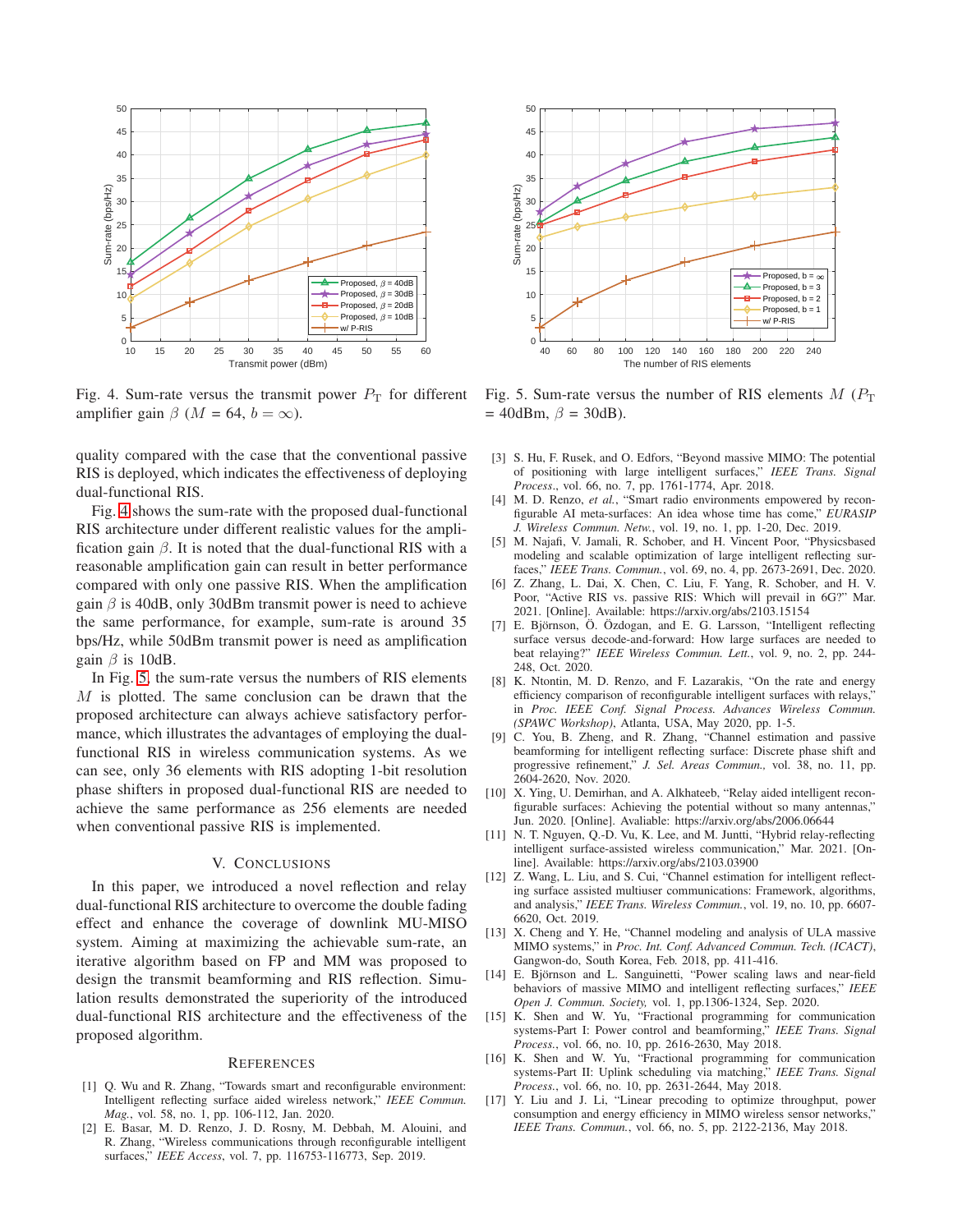This figure "0512con.png" is available in "png" format from: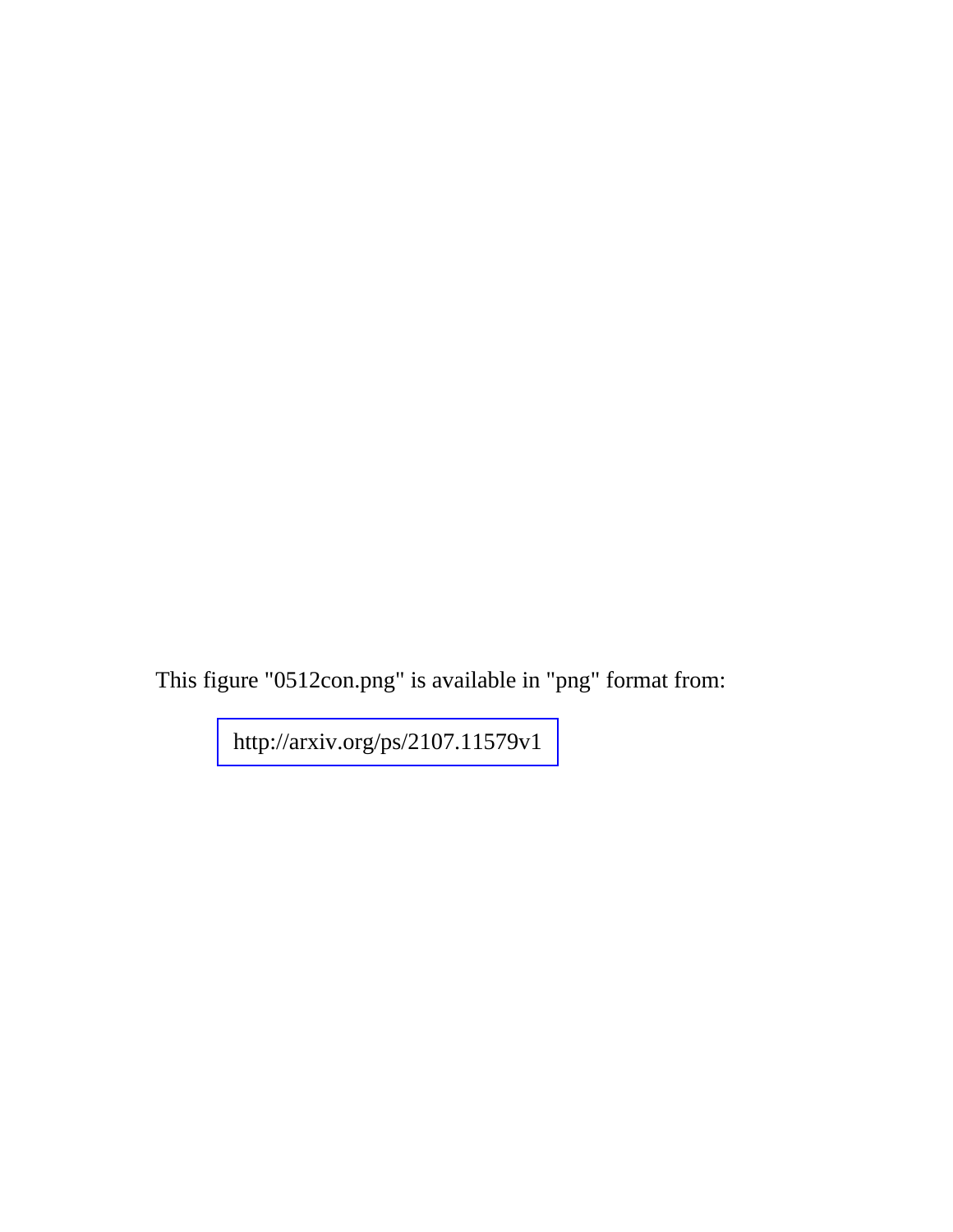This figure "0514beta.png" is available in "png" format from: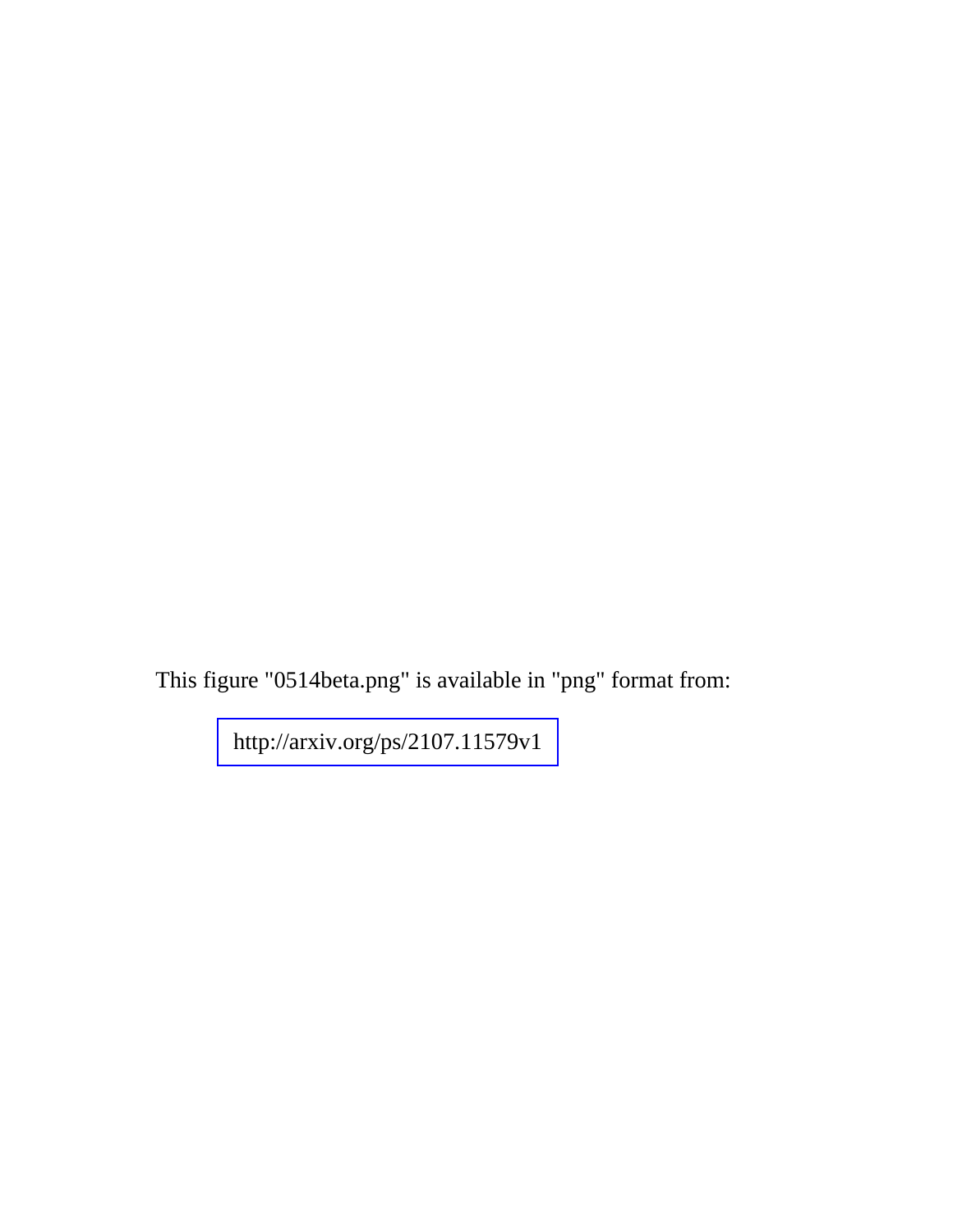This figure "0514num.jpg" is available in "jpg" format from: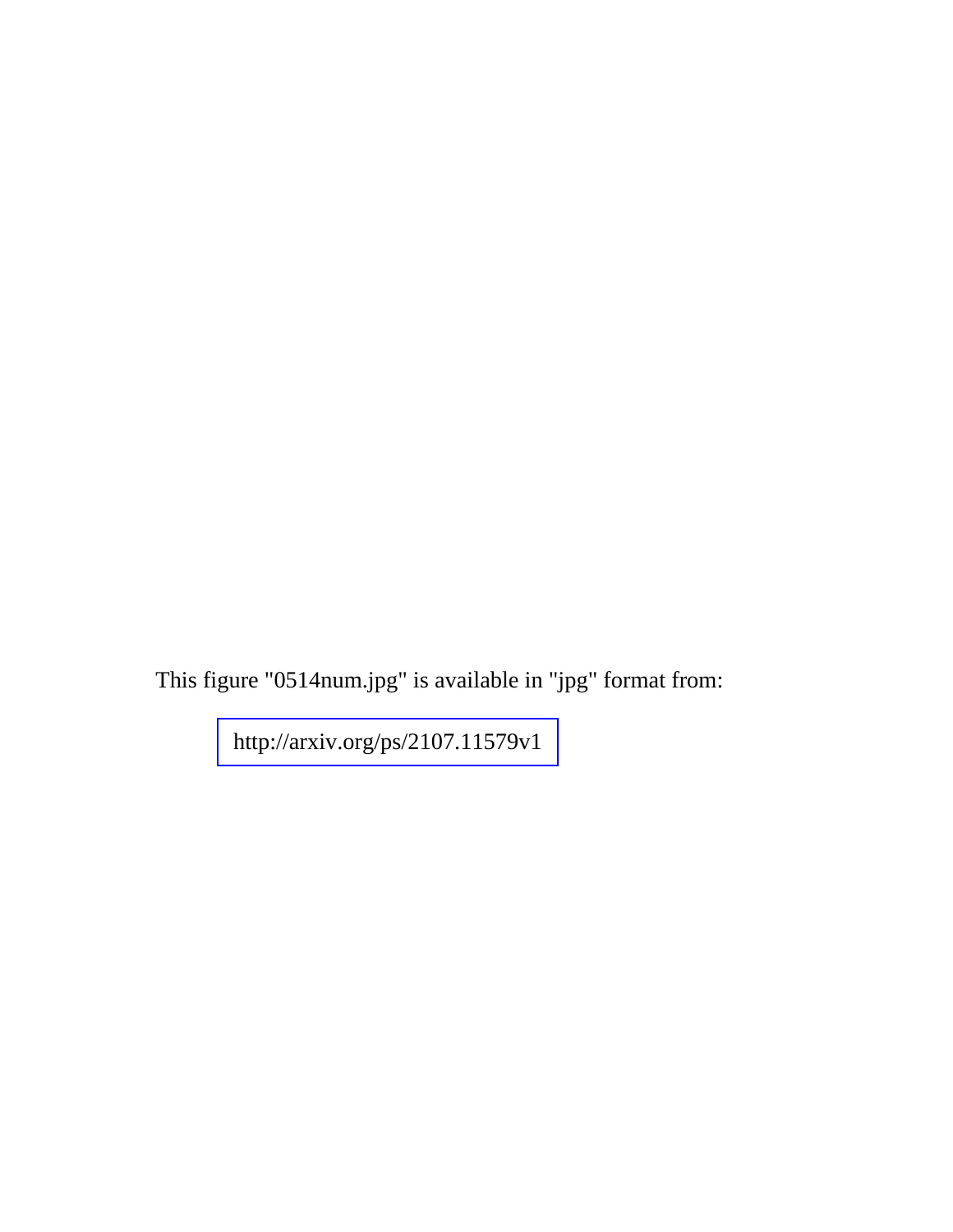This figure "0514num.png" is available in "png" format from: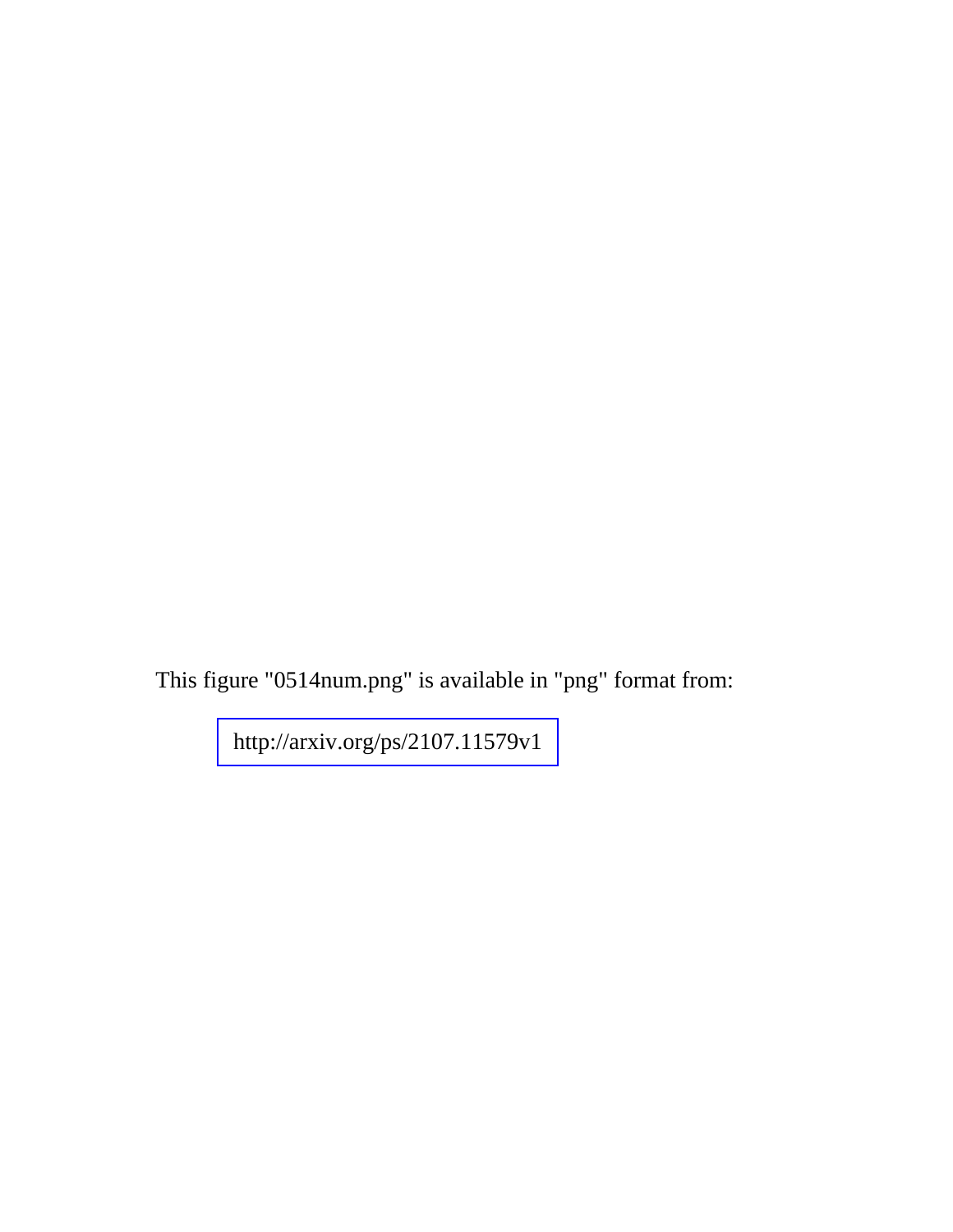This figure "0514power.png" is available in "png" format from: